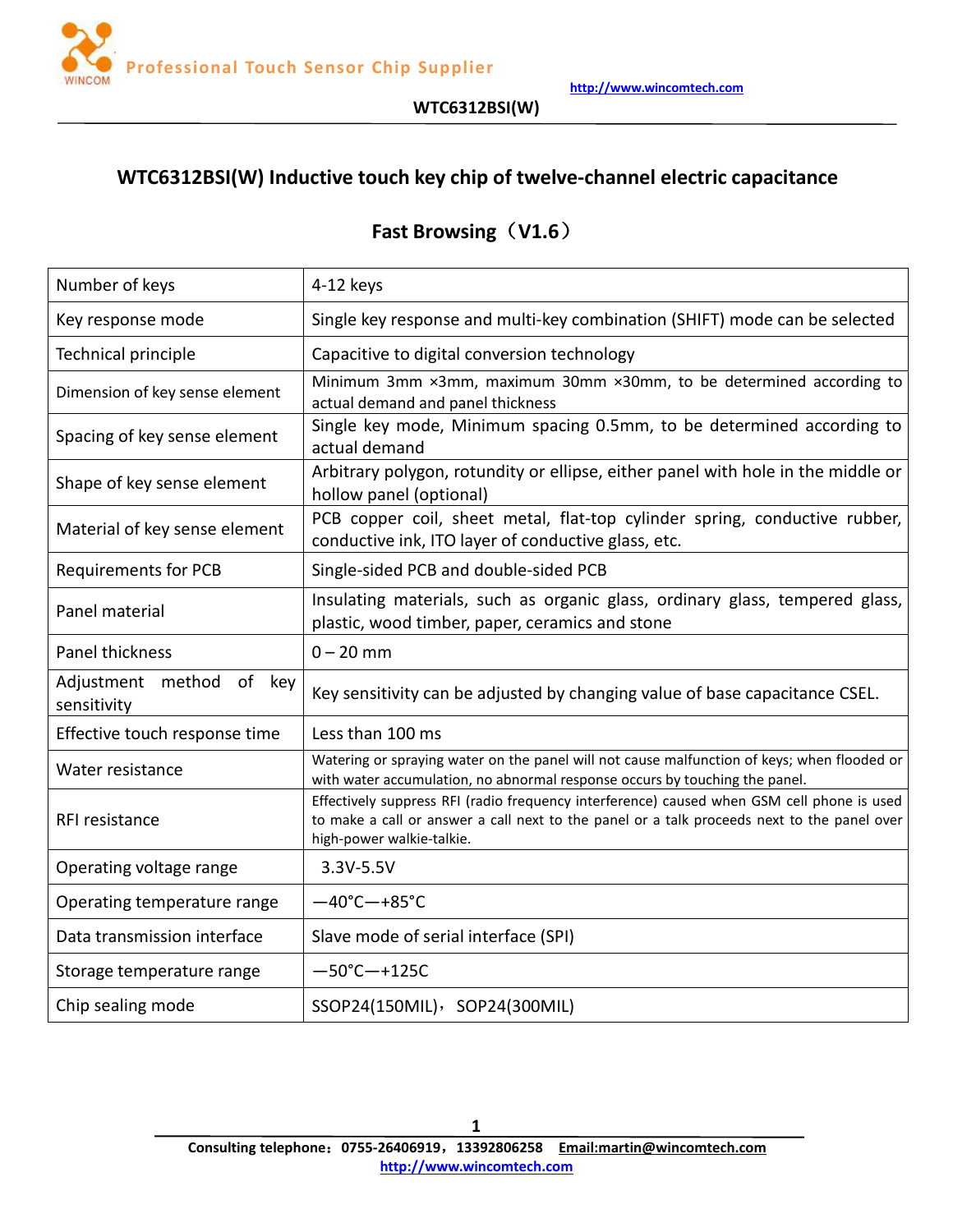

# **WTC6312BSI(W)**

### **Table of Contents**

|                                                                                                          | 9 |
|----------------------------------------------------------------------------------------------------------|---|
|                                                                                                          |   |
|                                                                                                          |   |
|                                                                                                          |   |
| 9.1The peripheral circuit of the multi-key combination (SHIFT) mode and the matters needing attention 10 |   |
| 9.2 The data format and transport protocol of the multi-key combination (SHIFT) mode11                   |   |
|                                                                                                          |   |
| 10.1 The peripheral circuit of the single key work and the matters needing attention11                   |   |
|                                                                                                          |   |

 $\mathbf{2}$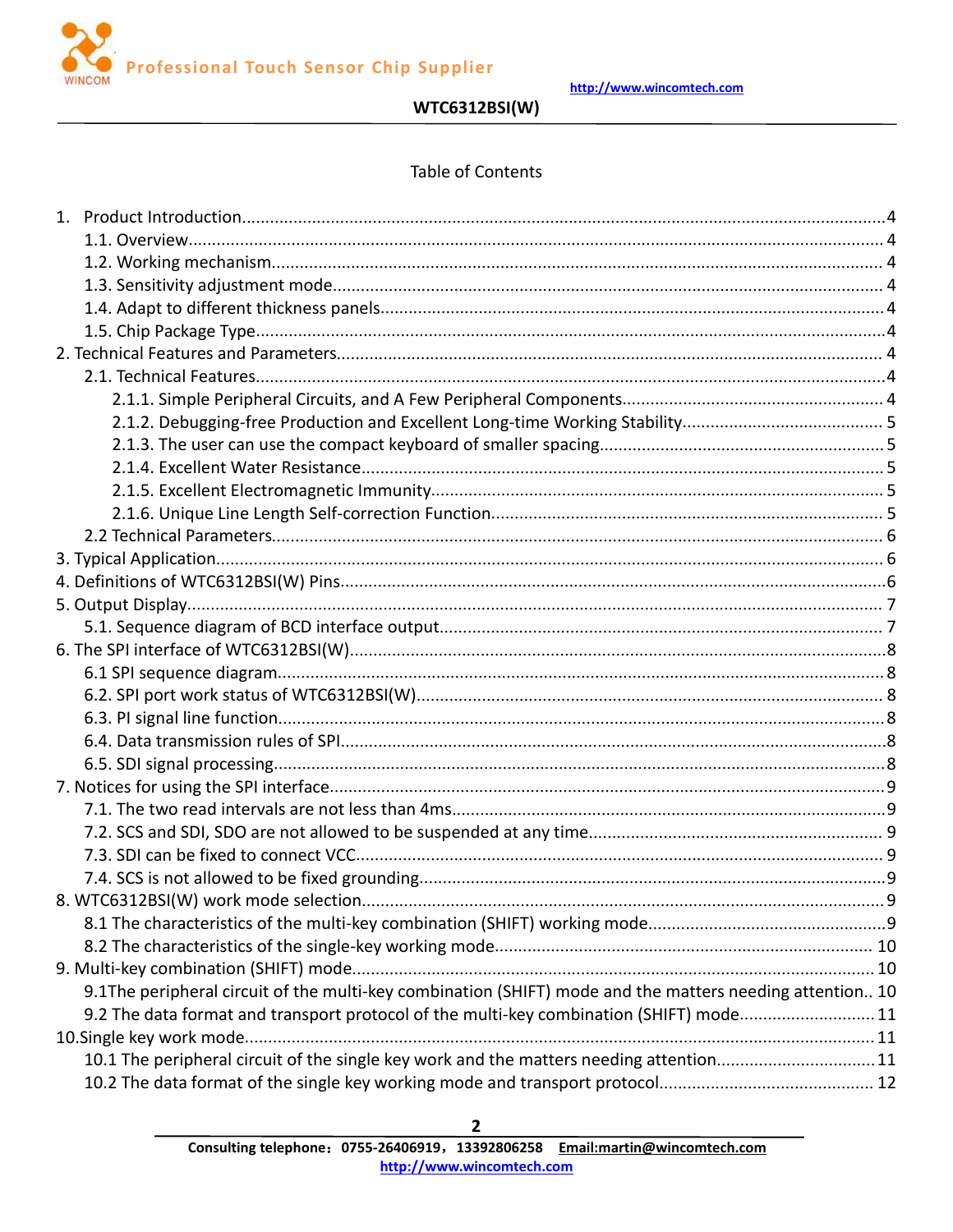



### **WTC6312BSI(W)**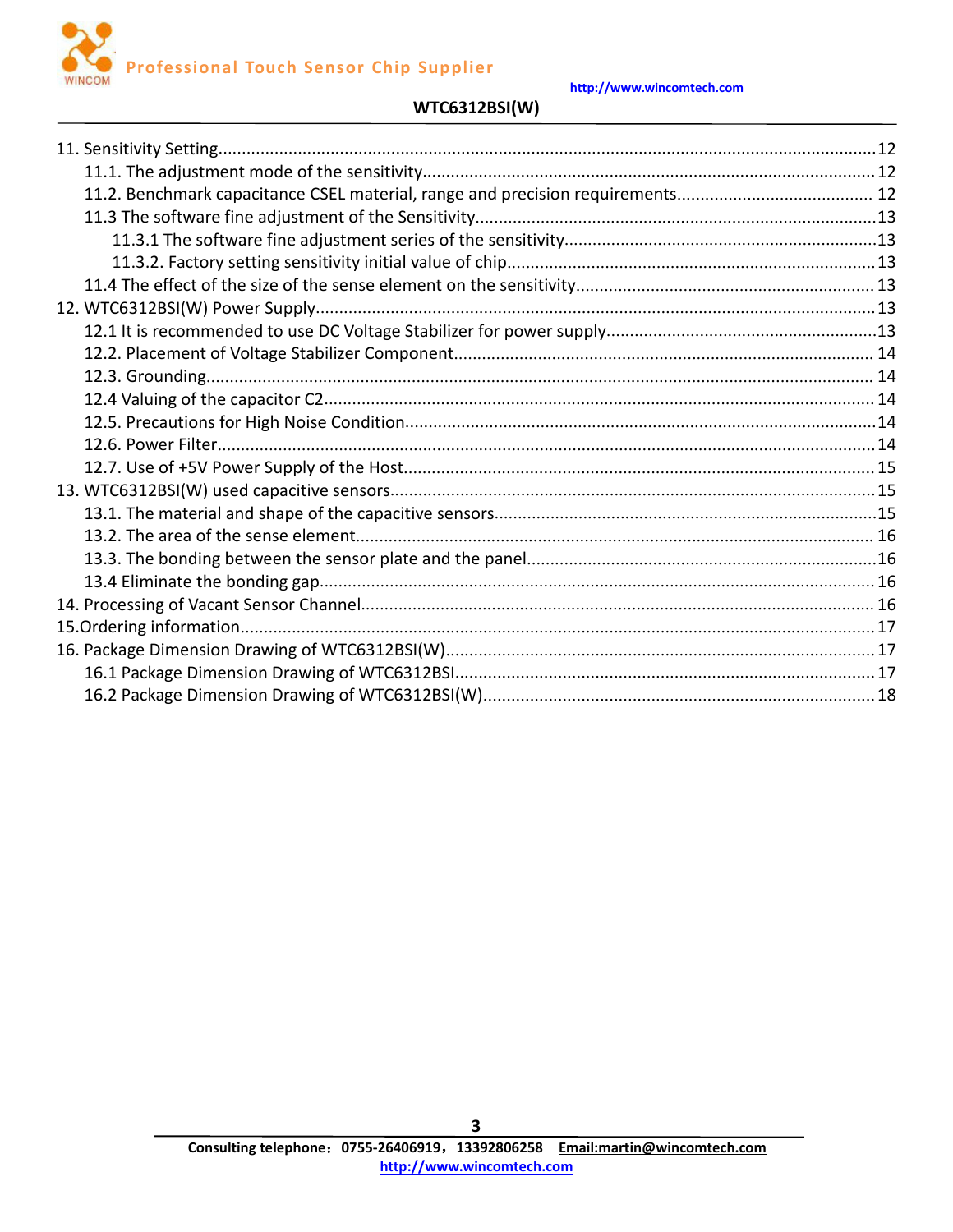

# <span id="page-3-1"></span><span id="page-3-0"></span>**WTC6312BSI(W) Inductive touch key chip oftwelve-channel electric capacitance**

**Specification** (**V1.6**)

#### **1. Product Introduction**

#### **1.1. Overview**

WTC6312BSI(W) series touch sensing IC is an integrated circuit designed to achieve human touch interface. It can replace the mechanical light touch key to realize waterproof and dustproof, seal isolation, with strong and artistic operation interface. A WTC6312BSI(W) can achieve 4 to 12 independent keys. The user can use it flexibly according to the needs.

#### **1.2. Working mechanism**

WTC6312BSI(W) uses the change of capacitance on the 16 bit high precision of CDC (digital capacitance transducer) IC detection sense element (capacitance sensor) to identify the touch action of the human finger. The data of CDC output is processing by the embedded RISC CPU with efficient and reliable algorithms. The user can read the key state of the touch key through the SPI interface.

#### **1.3. Sensitivity adjustment mode**

It is only needed to adjust one capacitor Csel that can change the sensitivity of all channels, with less peripheral component, and high production efficiency.

#### **1.4. Adapt to different thickness panels**

Through selecting the appropriate Csel capacitance value, appropriately adjusting the sense element can make WTC6312BSI(W) to adapt the insulation panel of the different thickness of 0-20mm.

#### **1.5. Chip Package Type**

WTC6312BSI(W) is packaged with standard 24PIN SSOP24A(150mil).

#### **2. Technical Features and Parameters**

#### **2.1. Technical Features**

#### **2.1.1. Simple Peripheral Circuits, and A Few Peripheral Components**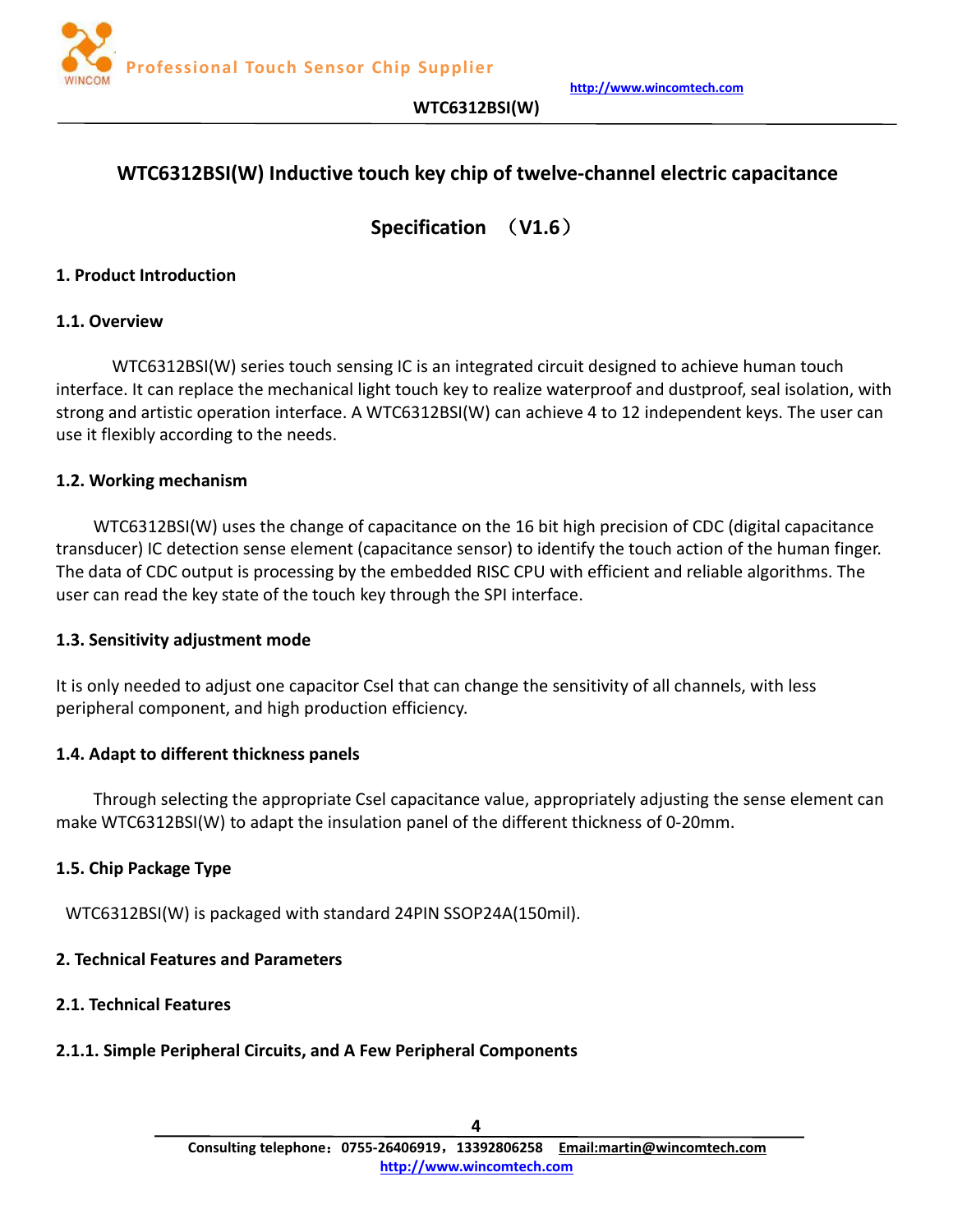<span id="page-4-0"></span>With independently designed special test circuit, self-calibration circuit and RISC processor integrated inside the IC, there are a few peripheral components.

# **2.1.2. Debugging-free Production and Excellent Long-time Working Stability**

Calibration is not necessary for the system after the set value for capacitor Csel of sensitivity is determined. The system can automatically overcome the interference caused by electrostatic discharge, electromagnetic interference, temperature variation and accumulation of moisture and pollutants on the surface, and provide good precision and operation consistency in various environments, so the product can suffer long-distance transportation and be used in various environments. The unique compensation algorithm and high-strength anti-interference design can guarantee no occurrence of malfunction during long-time work of the product.

# **2.1.3. The user can use the compact keyboard of smaller spacing**

The adjacent key suppression function can prevent the adjacent keys from the faulty action. That is when the same finger touches two or more than two keys, only the finger occupies the key which the area is largest that can make the response, and the key which the relatively small area is occupied by finger is suppressed and not making the response. If the finger occupies two or more than two keys at the same area, these keys do not make the response. The minimum clearance of the key can reach 0.5mm

# **2.1.4. Excellent Water Resistance**

The special waterproof design is used for it. The keyboard not only can be splash proof, flood water proof, but also can be normal use after completely flooded, is different from the general induction at present which when the splashing water, flood water of key panel, it is easily getting false action and is unresponsive after waterlogging, or is occurring false action after pressing it by finger.

# **2.1.5. Excellent Electromagnetic Immunity**

When applying to home apparatuses and ordinary application products, the user may get good immunity to radio frequency signals by using single-sided PCB, and easily resist the interference of most of radio frequency sources including GSM cell phone to the sensitive keys.

When applying to military and other special situations, it is suggested that double-sided PCB should be designed according to the layout requirements provided by us.

# **2.1.6. Unique Line Length Self-correction Function**

It is common for the current similar products on the market that, the sensitivity largely differs according to the length of line from sensing key to IC pin. Our original line length self-correction technology can automatically correct such difference. The user can obtain almost uniform sensitivity for all keys of the whole sense element without complex adjustment.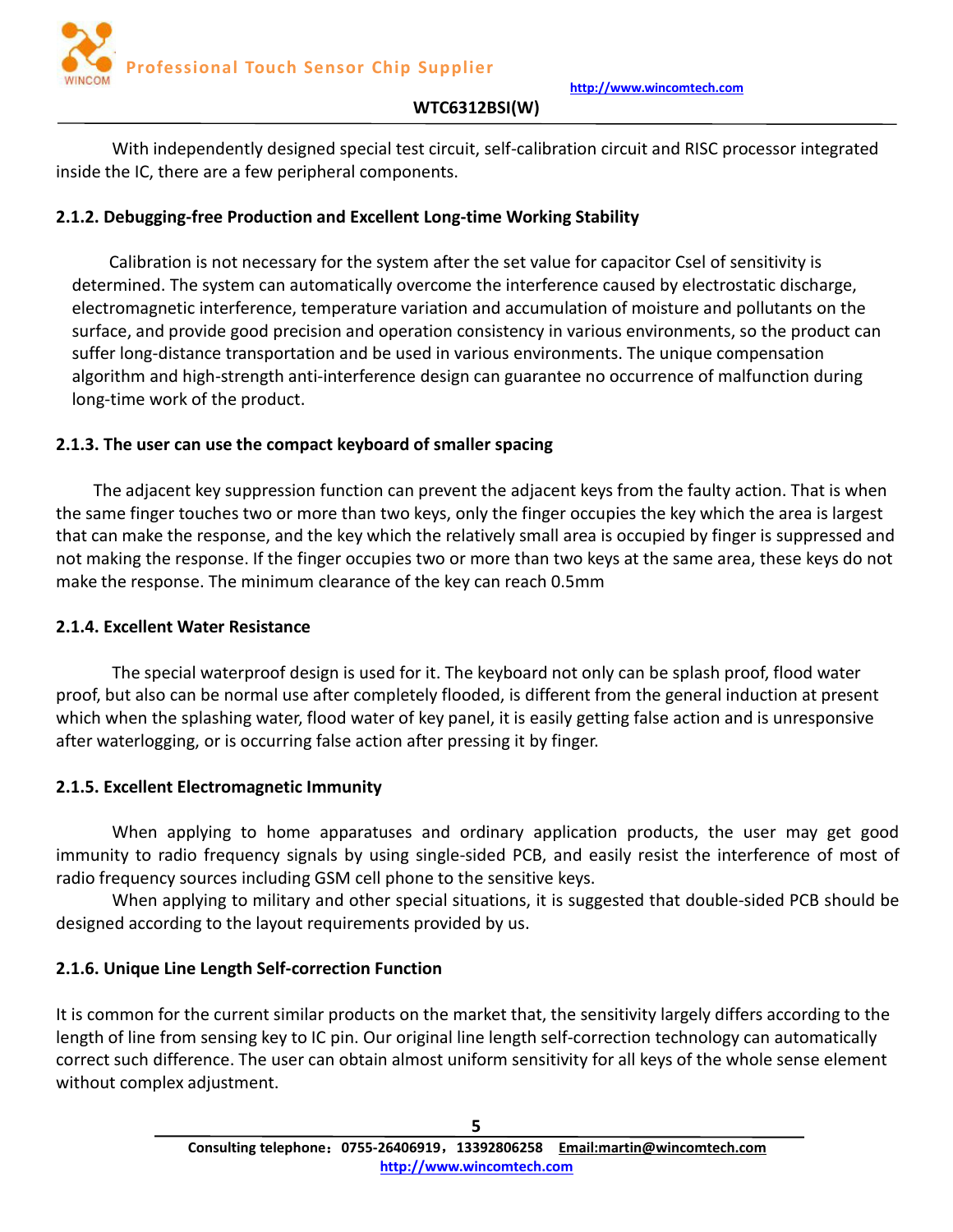### **WTC6312BSI(W)**

### <span id="page-5-0"></span>**2.2 Technical Parameters**

Operating voltage: 3.3V<Vcc<5.5V Output voltage range: GND<Vout<Vcc Sensing thickness (insulating medium): 0-20mm Response time of effective touch: Less than 150ms Operating temperature: -40°C—+85°C Storage temperature: -50°C—+125°C

#### **3. Typical Application**

Be applicable to various kitchen apparatuses, audio and video devices, air conditioners, sanitary electrical apparatuses, lights and switches, security equipment, instruments, portable player, mobile phones, electronic toys and learning machines.

### **4. Definitions of WTC6312BSI(W) Pins**



Figure 1: WTC6312BSI(W) pin configuration diagram

Table 1: The definitions of WTC6312BSI(W) pins

| Pin | Pin             | <b>Usage</b> | <b>Function Description</b> |
|-----|-----------------|--------------|-----------------------------|
| No. | <b>Name</b>     |              |                             |
|     | SW <sub>7</sub> |              | Sense element of key 7      |
|     | SW <sub>6</sub> |              | Sense element of key 6      |
| 3   | SW <sub>5</sub> |              | Sense element of key 5      |
| 4   | SW <sub>4</sub> |              | Sense element of key 4      |
|     | SW <sub>3</sub> |              | Sense element of key 3      |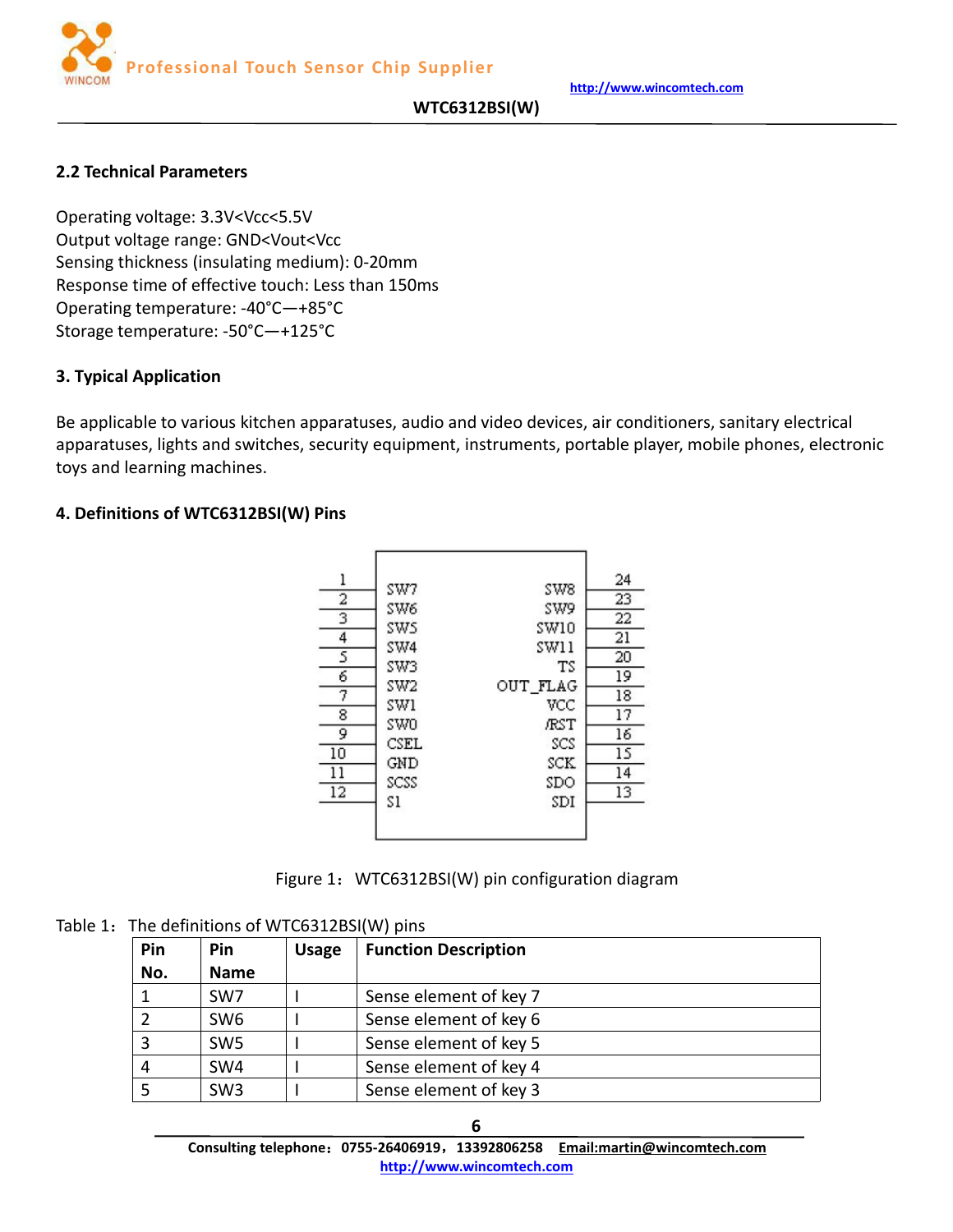

<span id="page-6-0"></span>

| 6              | SW <sub>2</sub>           |          | Sense element of key 2                                                                                                                                                                  |  |  |
|----------------|---------------------------|----------|-----------------------------------------------------------------------------------------------------------------------------------------------------------------------------------------|--|--|
| $\overline{7}$ | SW1                       |          | Sense element of key 1                                                                                                                                                                  |  |  |
| 8              | SW <sub>0</sub>           |          | Sense element of key 0                                                                                                                                                                  |  |  |
| 9              | <b>CSEL</b>               |          | Capacitor interface for adjusting the sensitivity                                                                                                                                       |  |  |
| 10             | <b>GND</b>                |          | Power ground                                                                                                                                                                            |  |  |
| 11             | <b>SCSS</b>               |          | When the selection foot of the work mode:<br>connects VCC, the single key working mode is selected, and when it<br>connects to GND, the multi-key combination (SHIFT) mode is selected. |  |  |
| 12             | S <sub>1</sub>            |          | The S1 must be connected to VCC usufully for the internal test foot                                                                                                                     |  |  |
| 13             | <b>SDI</b>                |          | Data input line of the chip SPI interface                                                                                                                                               |  |  |
| 14             | SDO                       | $\Omega$ | The data output line of the chip SPI interface                                                                                                                                          |  |  |
| 15             | <b>SCK</b>                |          | The clock input line of the chip SPI interface                                                                                                                                          |  |  |
| 16             | <b>SCS</b>                |          | The chip selection enabled line of the Chip SPI interface                                                                                                                               |  |  |
| 17             | /RST                      |          | Chip reset pin                                                                                                                                                                          |  |  |
| 18             | <b>VCC</b>                |          | positive power supply output                                                                                                                                                            |  |  |
| 19             | <b>OUT</b><br><b>FLAG</b> | $\Omega$ | The key state indicator: when there is key pressed, it outputs<br>the low level signal of 50mS                                                                                          |  |  |
| 20             | TS                        |          | The TS must be connected to VCC usufully for the internal test foot                                                                                                                     |  |  |
| 21             | SW11                      |          | Sense element of key 11                                                                                                                                                                 |  |  |
| 22             | SW10                      |          | Sense element of key 10                                                                                                                                                                 |  |  |
| 23             | SW9                       |          | Sense element of key 9                                                                                                                                                                  |  |  |
| 24             | SW <sub>8</sub>           |          | Sense element of key 8                                                                                                                                                                  |  |  |

# **WTC6312BSI(W)**

# **5. Output Display**

# **5.1. Sequence diagram of BCD interface output**

When the effective touch on the sense element occurred is detected, the foot of OUT\_ FLAG of WTC6312BSI(W) within 150ms will output the level signal of 50ms. The customer can use this signal to realize the key awakening function, and at the same time, can externally connect a triode to drive a DC buzzer to realize the voice indication of the touch key . As shown in figure 2.



Figure 2: The signal driving buzzer of OUT\_FLAG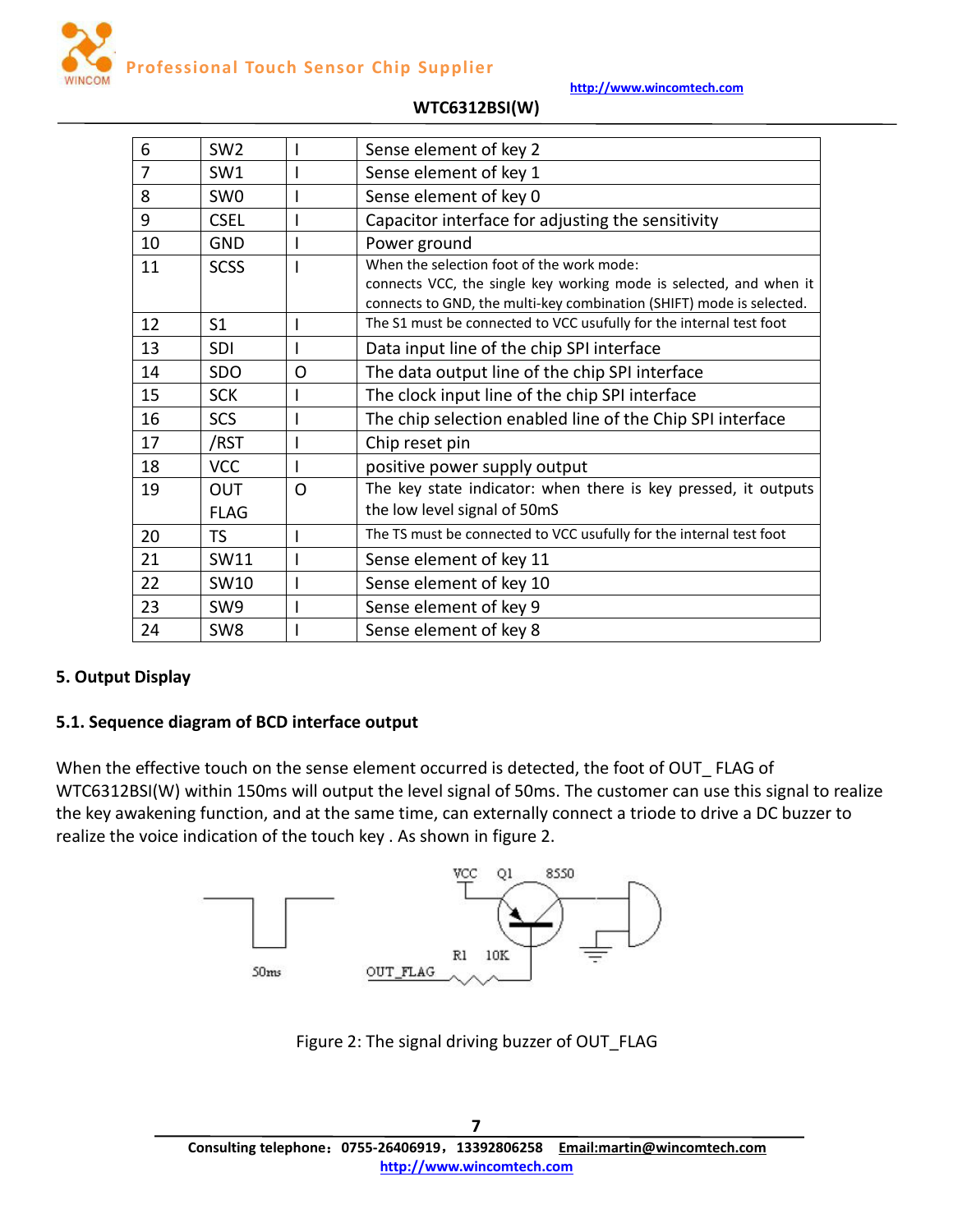

# **WTC6312BSI(W)**

<span id="page-7-0"></span>OUT\_FALG is an indication pulse that is output after the touch key is touched, but it does not indicate the touch time of the key. The key value of the touch key will kept on the finger all the time until the finger is left, and can it be continually read and judged in the program.

# **6. The SPI interface of WTC6312BSI(W)**

### **6.1 SPI sequence diagram**

The SPI time sequence diagram is shown in figure 3:



Figure 3: Sequence diagram of the SPI interface of WTC6312BSI(W)

# **6.2. SPI port work status of WTC6312BSI(W)**

The working subordinate machine state of SPI port of WTC6312BSI(W)

# **6.3. PI signal line function**

SCS is the enable signal of chip selection of SPI port, is set by the user MCU. The SPI port does not work when  $SCS = 1$ . SPI port function is opened when  $SCS = 0$ .

SCK is the clock signal of SPI port, generated by user MCU. The initial electrical level should be high.

SDO is the SPI data output signal of WTC6312BSI(W), and the user MCU reads the status of SDO to obtain key data.

SDI is the SPI data input signal of WTC6312BSI(W), and the user MCU can set the sensitivity of the touch key with software by setting SDI. Please be sure to set the SDI to be high level when not in use.

# **6.4. Data transmission rules of SPI**

The data of SPI is transmitted beginning from the highest level.

# **6.5. SDI signal processing**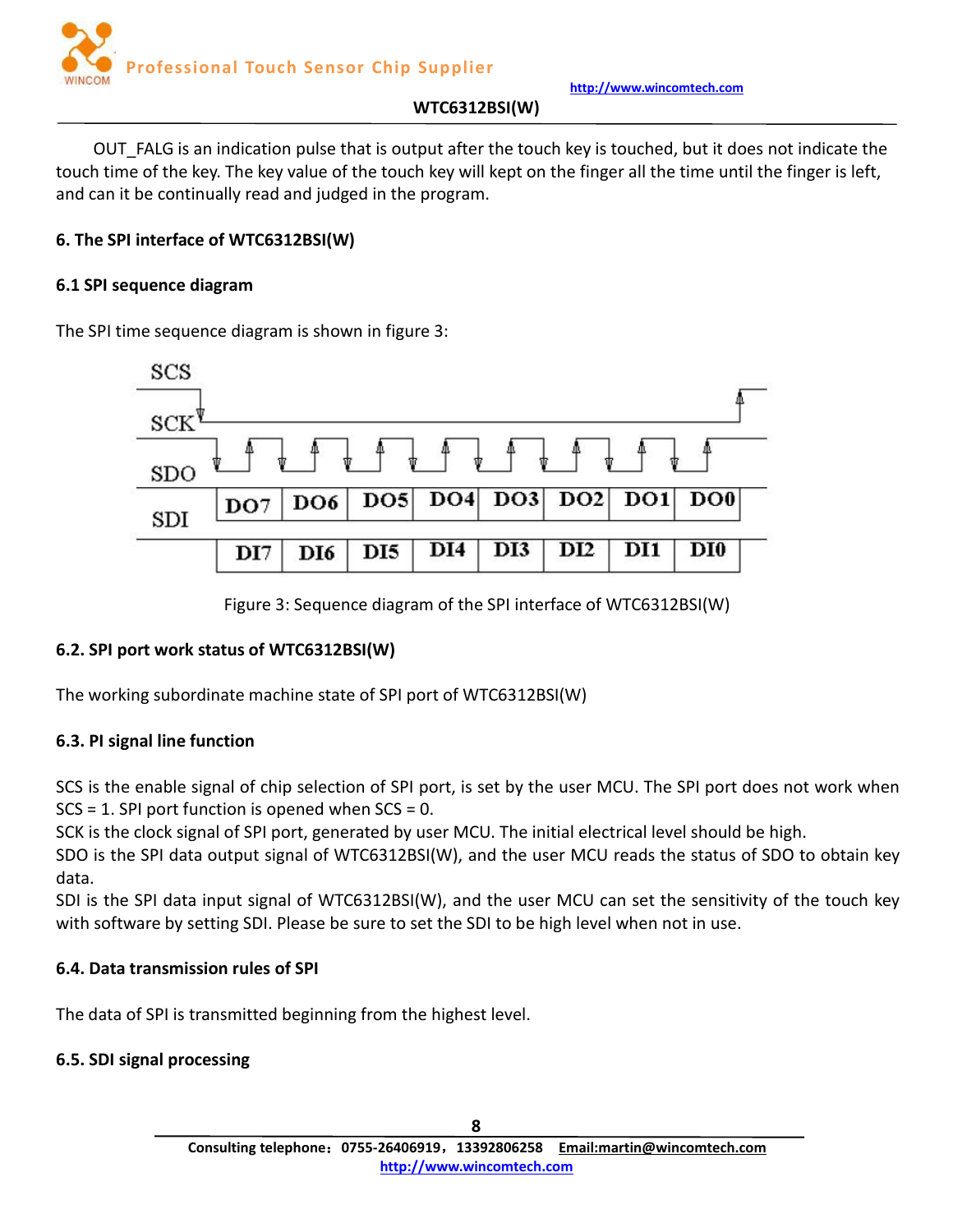

# **WTC6312BSI(W)**

<span id="page-8-0"></span>If you do not use software to set touch sensitivity through setting SDI, please connect SDI to VCC. If SDI is needed to be used, SDI must be set to be high level before reading the SDO operation. Otherwise, the touch sensitivity may be wrong set to be 0.

# **7. Notices for using the SPI interface**

# **7.1. The two read intervals are not less than 4ms**

If the SPI interface of WTC6312BSI(W) is continuous read-write, it will cause the instability of the device working. The time of reading and writing twice should be more than 4ms.

# **7.2. SCS and SDI, SDO are not allowed to be suspended at any time**

If there is no master control MCU of the SPI interface on the touchpad, then the pulling resistance must be added on the SCS and SDI and SD0 of WTC6312BSI(W), to ensure that the chip can steadily operate. SCS and SDI, SD0 cannot be suspended at any time.

# **7.3. SDI can be fixed to connect VCC**

If the sensitivity of WTC6312BSI(W) is not set by using the software, the pulling resistance must be added to SDI

Or SDI must directly connect to fix the VCC to set the high.

# **7.4. SCS is not allowed to be fixed grounding**

SCS is not allowed to be fixed grounding

# **8. WTC6312BSI(W) work mode selection**

When the 11th foot (SCSS foot) of WTC6312BSI(W) is connected to VCC, the chip enters into the multi-key combination (SHIFT) working mode.

When the 11th foot (SCSS foot) of WTC6312BSI(W) is connected to GND, the chip enters into the single-key working mode.

# **8.1 The characteristics of the multi-key combination (SHIFT) working mode**

Under the multi-key combination (SHIFT) working mode, if the user presses the multiple keyswithout release, then multiple keyscan respond in turn. That is, after the user touches any of the keys, if the finger doesn't leave the sense element, and then the user touches the other keys,WTC6312BSI(W) will put the switch information of all the corresponding keys that are touched into the key data register of WTC6312BSI(W). The user can read the switch information of all the keys through the SPI interface. The system designer can design various key combination operation functions accordingly.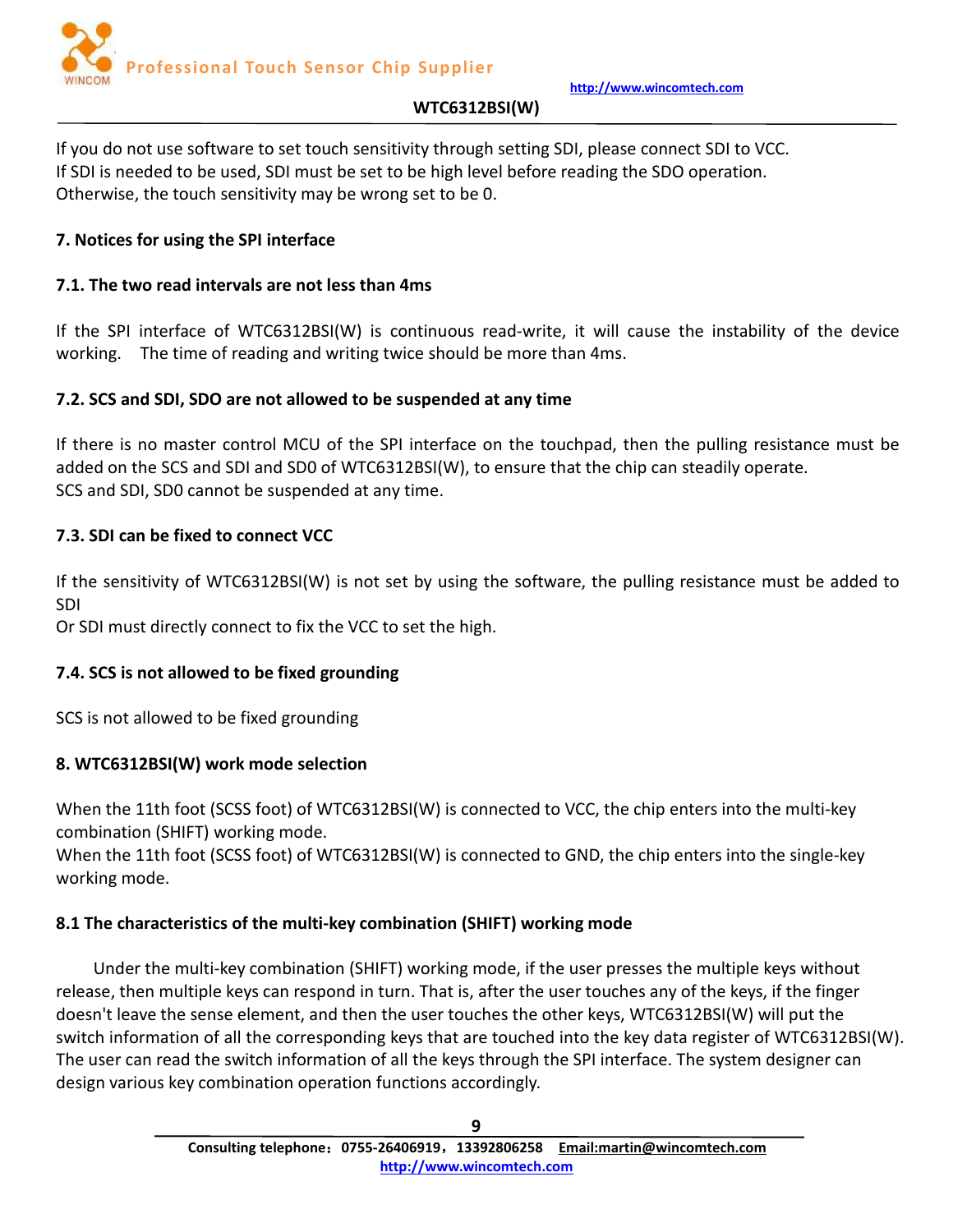**http://www.wincomtech.com**

#### <span id="page-9-0"></span>**8.2 The characteristics of the single-key working mode**

Under the single-key mode, only one key can be touched at a time. That is after the user touches any key, if the finger does not leave and touches other key, WTC6312BSI(W) will not respond. Until the finger leaves the sense element, other keys begin to respond to the touch of the user. The customer can use this mode to implement the function of "only one touch is allowed at a time".

The introduction in Chapter 9 is the multi-key combination (SHIFT) mode of WTC6312BSI(W) and the introduction in chapter 10 is the single key mode of WTC6312BSI(W). The user can choose to read according to the own usage requirements, and make thee design according to the corresponding requirements.

### **9. Multi-key combination (SHIFT) mode**

### **9.1The peripheral circuit of the multi-key combination (SHIFT) mode and the matters needing attention**

The peripheral circuit of WTC6312BSI(W) is very simple, and only needs a few resistors and capacitors. The key component is capacitor CSEL for adjusting the sensitivity and IK resistance group for measuring the matched impedance of circuit. CSEL should use 10%-precision polyester capacitor, capacitor made of NOP material paster or capacitor made of X7R material paster. 1K resistance group can provide you with the best and most stable measurement effect, and CSEL and matched resistance shall be placed as close as possible to IC at PCB layout.

Figure 5 is the application circuit diagram of WTC6312BSI(W) of WTC6312BSI(W) work under the multicity combination of 12 keys $(SHIFT)$  mode



Figure 4: Application schematic diagram of WTC6312BSI(W) under multi-key combination (SHIFT) working mode

**10 Consulting telephone**:**0755-26406919**,**13392806258 Email:martin@wincomtech.com http://www.wincomtech.com**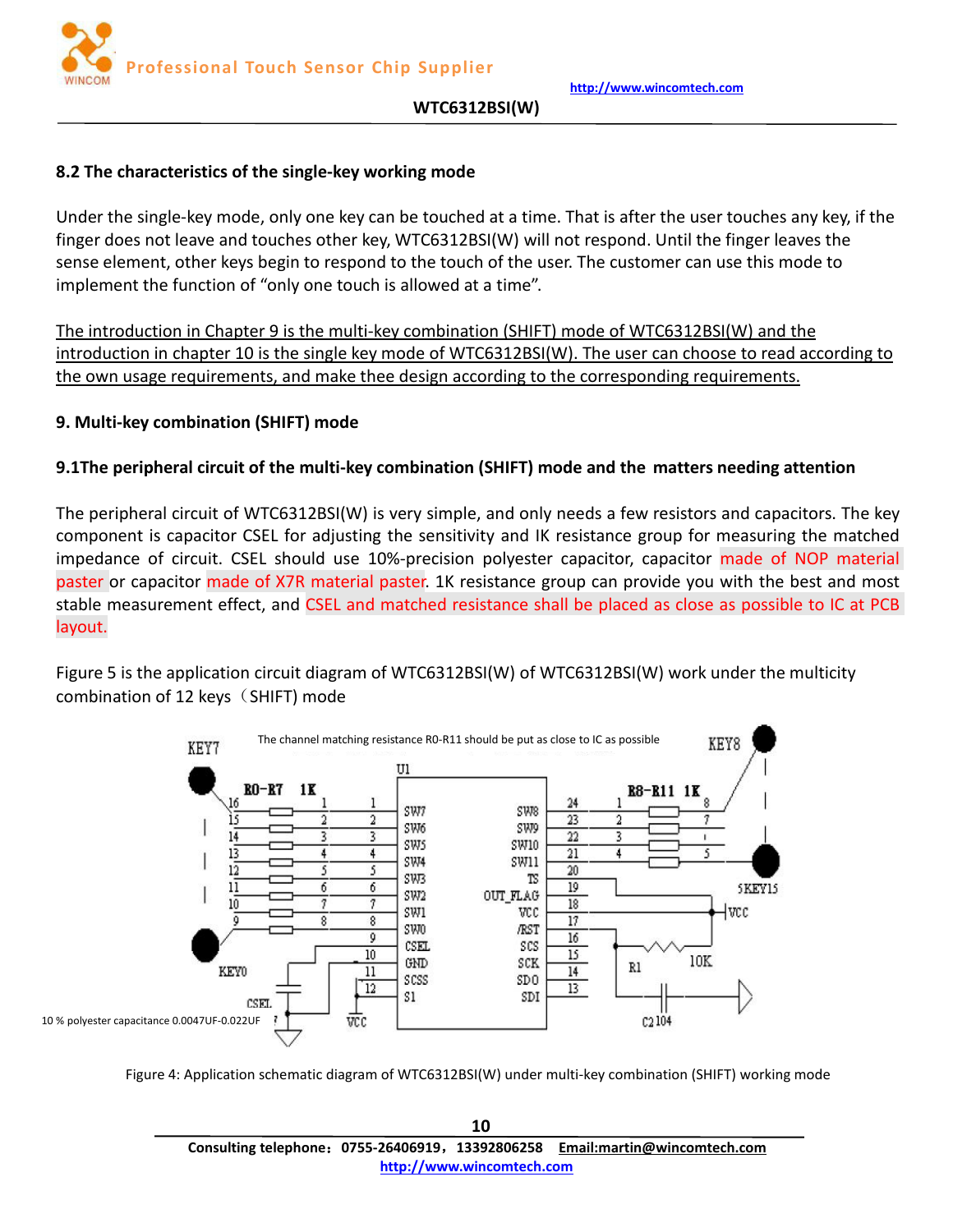# <span id="page-10-0"></span>**9.2 The data format and transport protocol of the multi-key combination (SHIFT) mode**

Under the multi-key combination  $(SHIFT)$  working mode. When the user reads the full 12 touch key information from the SPI interface of WTC6312BSI(W), the user needs read the SPI mouth twice.

After electrifying, the master control MCU reads SPI mouth for the first time, WTC6312BSI(W) will send the first frame data, and when reading SPI mouth WTC6312BSI(W) for second time, it will send out the second frame data. When reading SPI for the third time, it will get the first frame data, and when reading SPI for the fourth time, it will get the second frame data and 1-2-1-2-1-2 circulation on this.

When reading of the SPI mouth each time, please take more than 4ms of interval time.

|                  | The data format of the first data frame is                                                                 |
|------------------|------------------------------------------------------------------------------------------------------------|
| Bit7             | SW5 key state. 1 indicates that SW5 is pressed and 0 indicates that SW5 is not touched or has been flicked |
| Bit <sub>6</sub> | SW4 key state. 1 indicates that SW4 is pressed and 0 indicates that SW4 is not touched or has been flicked |
| Bit5             | SW3 key state. 1 indicates that SW3 is pressed and 0 indicates that SW3 is not touched or has been flicked |
| Bit4             | SW2 key state. 1 indicates that SW2 is pressed and 0 indicates that SW2 is not touched or has been flicked |
| Bit3             | SW1 key state. 1 indicates that SW1 is pressed and 0 indicates that SW1 is not touched or has been flicked |
| Bit2             | SWO key state. 1 indicates that SWO is pressed and 0 indicates that SWO is not touched or has been flicked |
| Bit1             | The frame number indicates that the fixation is 0                                                          |
| Bit0             | The frame number indicates that the first frame is 0                                                       |

The data format of the second data frame is

| Bit7             | SW11 key state. 1 indicates that SW11 is pressed and 0 indicates that SW11 is not touched or has been flicked |
|------------------|---------------------------------------------------------------------------------------------------------------|
| Bit <sub>6</sub> | SW10 key state. 1 indicates that SW10 is pressed and 0 indicates that SW10 is not touched or has been flicked |
| Bit5             | SW9 key state. 1 indicates that SW9 is pressed and 0 indicates that SW9 is not touched or has been flicked    |
| Bit4             | SW8 key state. 1 indicates that SW8 is pressed and 0 indicates that SW8 is not touched or has been flicked    |
| Bit3             | SW7 key state. 1 indicates that SW7 is pressed and 0 indicates that SW7 is not touched or has been flicked    |
| Bit2             | SW6 key state. 1 indicates that SW6 is pressed and 0 indicates that SW6 is not touched or has been flicked    |
| Bit1             | The frame number indicates that the fixation is 0                                                             |
| <b>BitO</b>      | The frame number indicates that the second frame is 1                                                         |
|                  |                                                                                                               |

# **10.Single key work mode**

# **10.1 The peripheral circuit of the single key work and the matters needing attention**

The peripheral circuit of WTC6312BSI(W) is very simple, and only needs a few resistors and capacitors. The key component is capacitor CSEL for adjusting the sensitivity and IK resistance group for measuring the matched impedance of circuit. CSEL should use 10%-precision polyester capacitor, capacitor made of NOP material paster or capacitor made of X7R material paster. 1K resistance group can provide you with the best and most stable measurement effect, and CSEL and matched resistance shall be placed as close as possible to IC at PCB layout.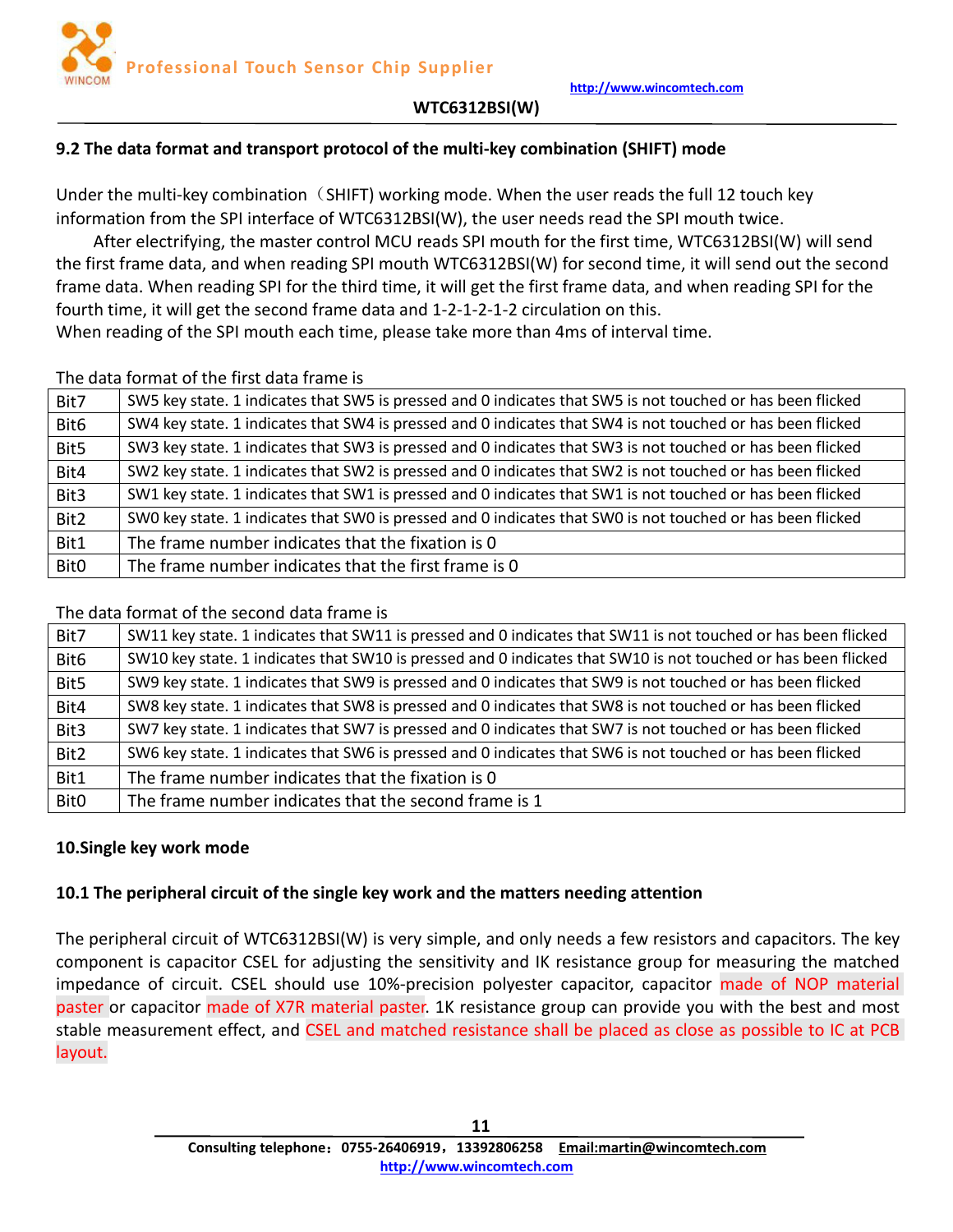<span id="page-11-0"></span>Figure 5 is the application circuit diagram of WTC6312BSI(W) working under the 12 keys single key working mode



Figure 5: Application schematic diagram of WTC6312BSI(W) under the single key working mode

#### **10.2 The data format of the single key working mode and transport protocol**

The data format of the single bond work mode and transport protocol is relatively simple. The data obtained from the every read of master control MCU to the SPI interface is the key value of the touched key. If the data obtained is 0, it indicates that the sense element connected to the SW0 channel is touched by the user. If the data obtained is 11, it indicates that sense element connected to the SW11 channel is touched by the user, and the rest can be done in the same manner. When you read OFFH, it indicates that there is no key touched or the touched key has been flipped.

#### **11. Sensitivity Setting**

#### **11.1. The adjustment mode of the sensitivity**

The sensitivity setting of WTC6312BSI(W) enables the user to use isolated media of various thicknesses to implement reliable and flexible touch function.

The sensitivity of WTC6312BSI(W) is set by the double setting of soft and hardware. The user can fix the SD to connect the high level, so the software sensitivity adjustment function is not used, and the Csel is just adjusted to realize the sensitivity setting, so that the master control MCU can save a I/0 interface line, but also can reduce the software space of the master MCU.

#### **11.2. Benchmark capacitance CSEL material, range and precision requirements**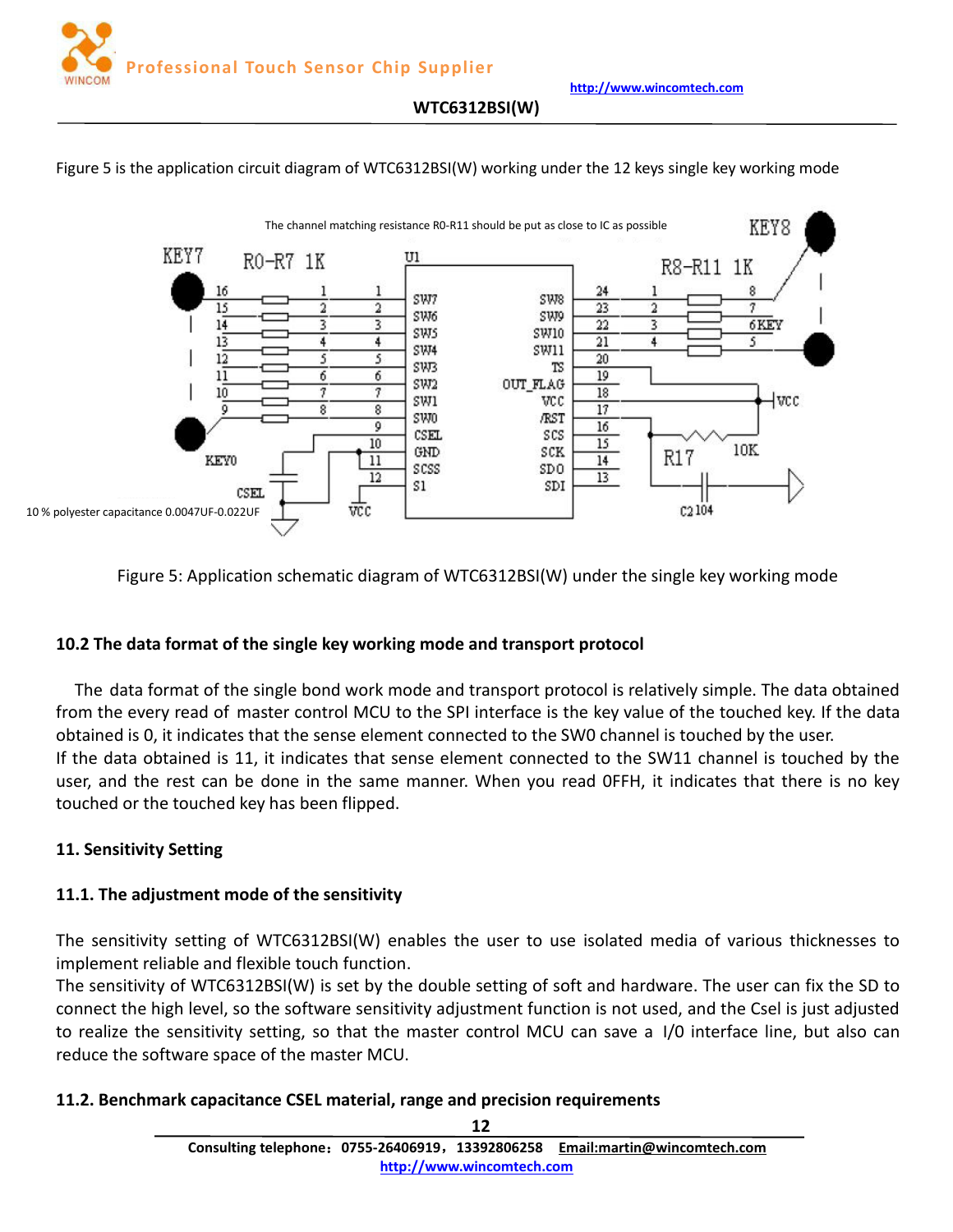**http://www.wincomtech.com**



#### **WTC6312BSI(W)**

<span id="page-12-0"></span>The user can select the appropriate capacitance Csel according to the own use case. The larger the separation medium is, the larger the Csel capacity is. It is generally recommended to choose the appropriate capacitance between 0.0047UF and 0.022UF from large to small.

It is recommends that it is best to use the A 5  $%$  precision polyester capacitor with a small temperature coefficient for Csel. 10 percent accuracy of polyester capacitance can also be used. If needing use of patch capacitors, 10% or higher precision NPO materialor X7R capacitance needs to be used.

### **11.3 The software fine adjustment of the Sensitivity**

After determining the value of Csel, the software sensitivity setting can be used to make the fine adjustment, to ensure that it can achieve good results without having to make the refined adjustment to Csel. After the user MCU sets the sensitivity series through the SPI interface, WTC6312BSI(W) uses the new set sensitivity series to perform the work.

### **11.3.1 The software fine adjustment series of the sensitivity**

WTC6312BSI(W) provides level 16 software sensitivity adjustment of 15~0. The higher the level is, the more sensitive the key is. If the data received by WTC6312BSI(W) is not within 15~0, then WTC6312BSI(W) will consider this data illegal, and will ignore this operation

# **11.3.2. Factory setting sensitivity initial value of chip**

The factory setting sensitivity initial value of WTC6312BSI(W) is 10. The user also does not use the software sensitivity adjustment function and only uses the original factory setting and only makes the Csel adjustment.

# **11.4 The effect of the size of the sense element on the sensitivity**

Increasing the area of sense element is benefit to improve the penetration ability of touch sensing.

# **12. WTC6312BSI(W) Power Supply**

#### **12.1 It is recommended to use DC Voltage Stabilizer for power supply**

WTC6312BSI(W) measures small change in capacitance, so it is required that the power ripple and noise should be small and the external strong interference involved from power supply shall be avoided. Particularly when it is applied to induction cooker and microwave oven, the external interference and voltage leap must be effectively isolated, and the power supply must have high stability. It is suggested that the voltage stabilizing circuit constituted by 78L05 as shown in the figure 6 should be adopted.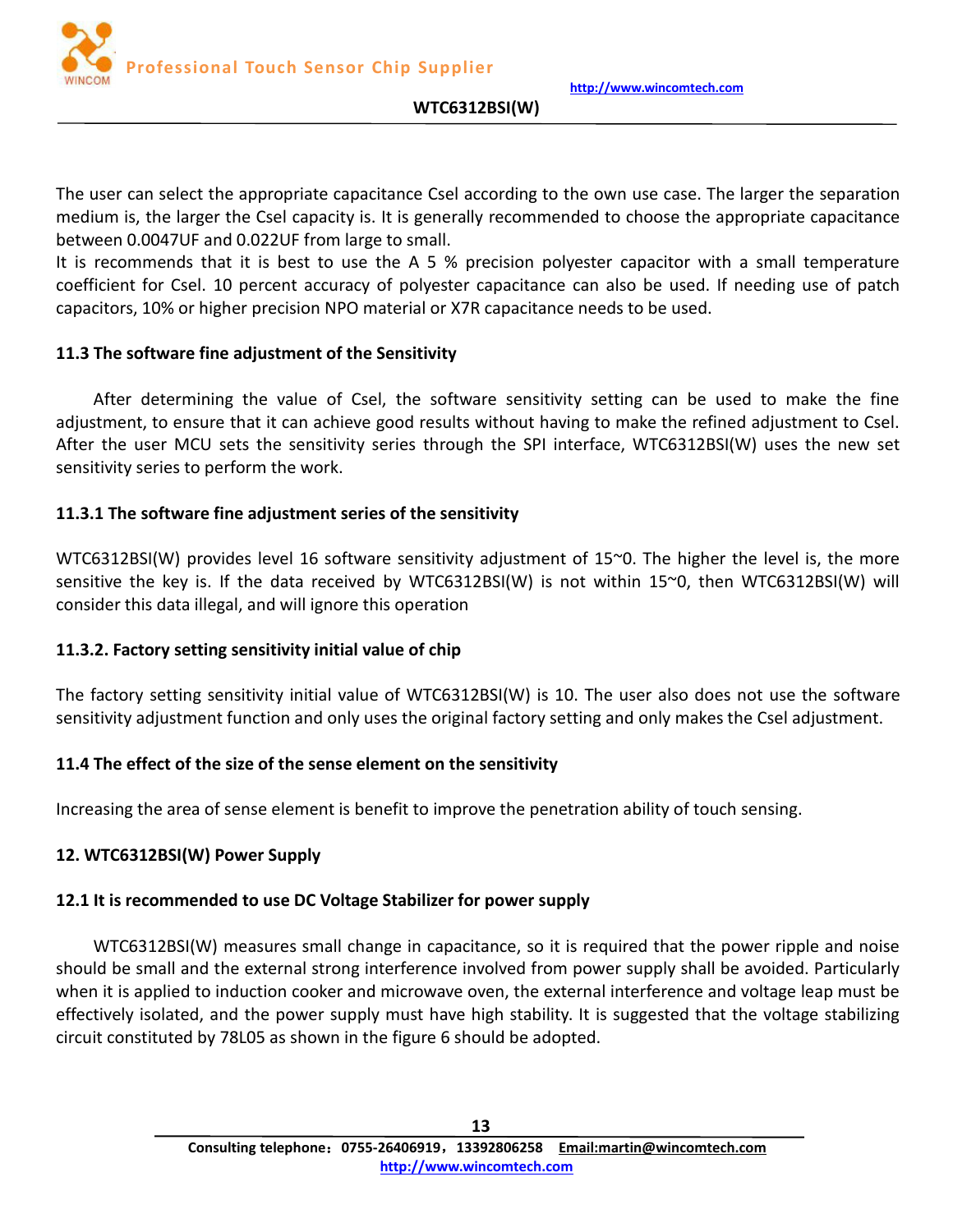<span id="page-13-0"></span>



**WTC6312BSI(W)**

Figure 6: Voltage regulator circuit

### **12.2. Placement of Voltage Stabilizer Component**

At PCB LAYOUT, such 78L05 power component must be close to WTC6312BSI(W) Vcc pin. 78L05, peripheral components and WTC6312BSI(W) must be placed on the same circuit board centrally, to put an end to the noises caused by overlong power connection line.

### **12.3. Grounding**

The common ground of the components as shown in the figure shall be separately connected into an independent group and then it shall be connected to the common ground of the whole machine from one point of it.(Use one point of star shape to connect the ground)

#### **12.4 Valuing of the capacitor C2**

The C2 capacity affects the discharge time after power failure. Too large capacity requires a longer reset time. In the figure, it is the e recommended value, and the different applications can be flexibly adjusted.

# **12.5. Precautions for High Noise Condition**

In case of application in a high-noise environment, up and down overlapped placement shall be avoided between high-voltage (220V), high-current, and high-frequency-operation main board and the touch circuit board. If such overlapped placement is unavoidable, try to keep far achannel from high-voltage, high-current components area or add shield on the main board.

#### **12.6. Power Filter**

When typesetting in PCB, it is recommended to reserve the inductor L1 (1MH) welding disc, but the general and the non-special applications do not need this inductance. The users can also cancel it.

When inputting 78L05 power supply, it needs to pay attention to ripple size. Please don't make the trough of ripple wave lower than DC 9V.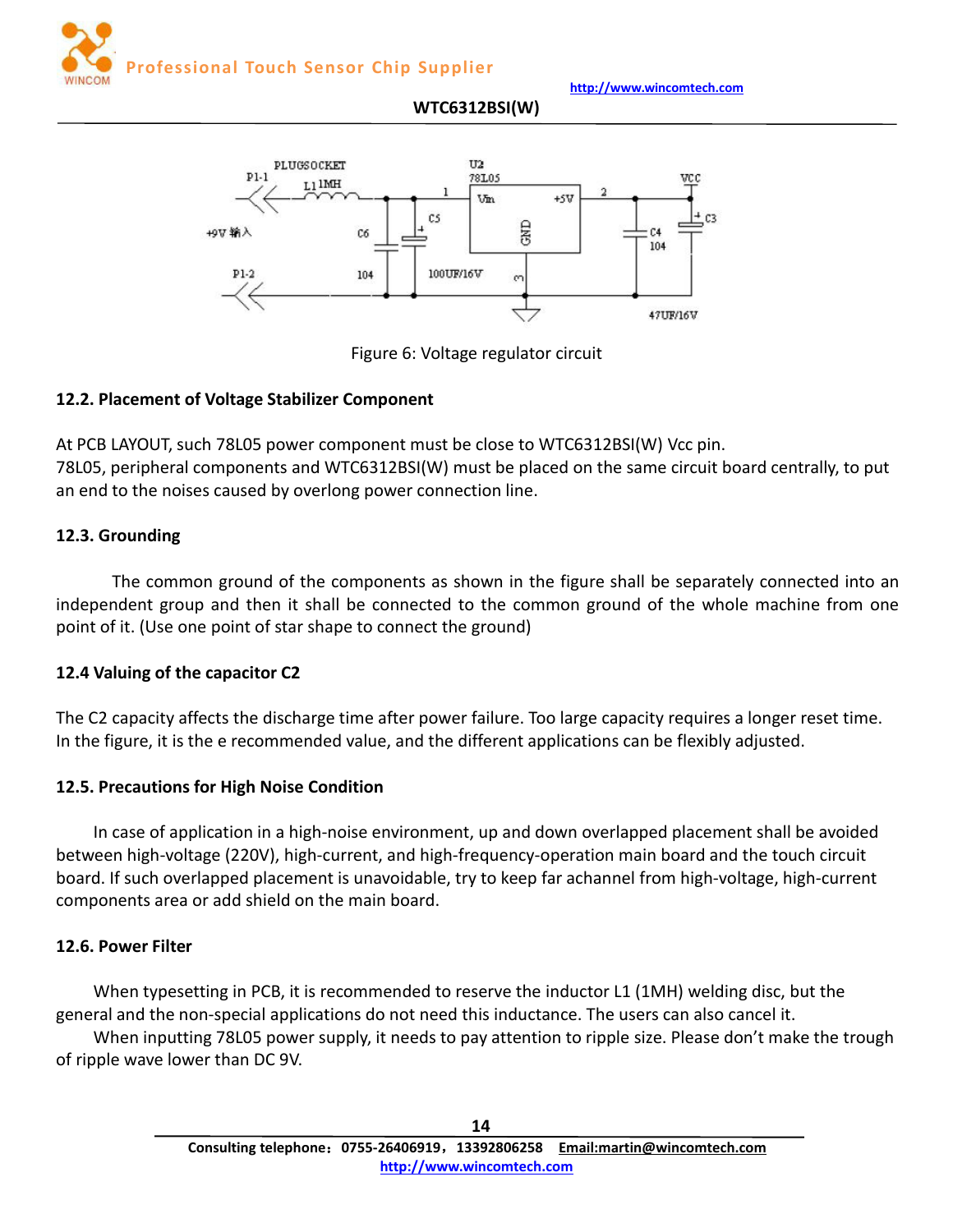

### **WTC6312BSI(W)**

### <span id="page-14-0"></span>**12.7. Use of +5V Power Supply of the Host**

If the user directly uses 5V power supply of the main engine, it needs adding the power supply filter circuit in the front of the power supply of the modules or sensing power chips as shown in the figure. The requirement for PCB layout is the same as the above circuit



The analog and digital powers of circuit shall be connected separately to the ground in Y-connection method.

The capacitors shall be arranged in the sequence indicated in the schematic diagram and shall not be arranged arbitrarily.

Figure 7: Power Filter Circuit

#### **Precautions:**

The above circuit should connect the 104 capacitors and electrolytic capacitors of the filter circuit according to the order in the chart, and 104 capacitors should be in front of the electrolytic capacitance that can better suppresses the high frequency noise.

# **13. WTC6312BSI(W) used capacitive sensors**

#### **13.1. The material and shape of the capacitive sensors**

The capacitive sensors can be any type of conductor, but certain flat surface should be ensured. It is recommended to use a round metal sheet or other conductor with a diameter greater than 12mm. The commonly used sense elements are copper foil, spring, thin film line and ITO glass, etc. on the PCB plate etc.



**Consulting telephone**:**0755-26406919**,**13392806258 Email:martin@wincomtech.com http://www.wincomtech.com**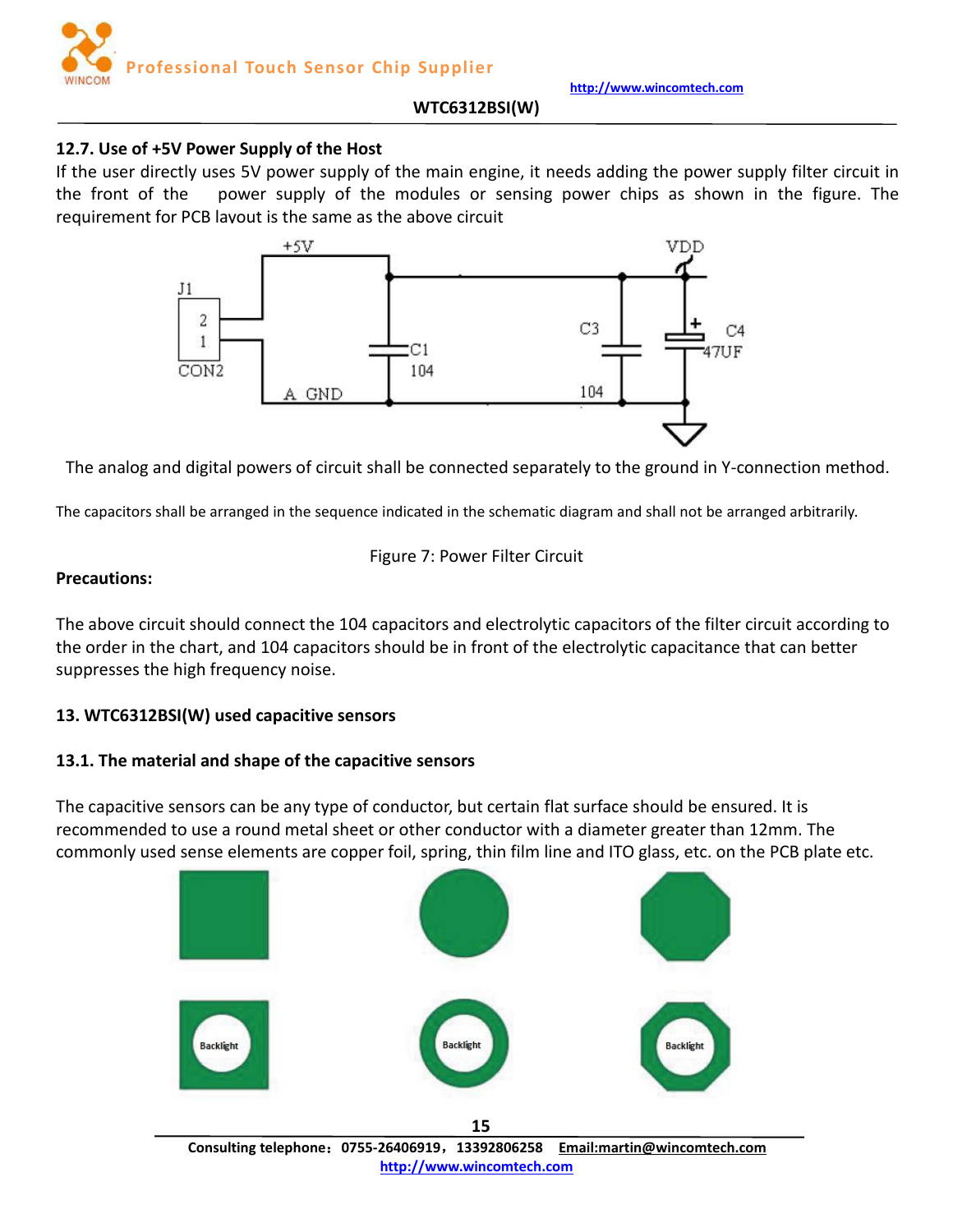

### **WTC6312BSI(W)**

The key sense element can be solid or hollow rectangle, circle or polygon.

Figure 8: PCB Copper Foil sense element

### <span id="page-15-0"></span>**13.2. The area of the sense element**

The area of each sense element should be kept as same as possible to ensure the same sensitivity.

# **13.3. The bonding between the sensor plate and the panel**

The capacitive sensor should be glued to glass and other insulating panels, or the elastic bonding is used for it

The common elastic connection methods are:

Use the sense element with spring

Use cylindrical conductive rubber to conduct elastic connection

Paste the sense element onto the panel with imported super double-sided glue, and the double-sided glue layer cannot be too thick.



Figure 9: Spring sense element

# **13.4 Eliminate the bonding gap**

The bonding face of the sense element and the insulation panel must be flat, ensuring that there is bonding fit and no clearance between them.

# **14. Processing of Vacant Sensor Channel**

WTC6312BSI(W) at least must use four touch keys, to ensure the steady operation of the chip. When it applies to the situation of less than 12 keys, SW11~SW0 will have the empty unused sensor input channel. The empty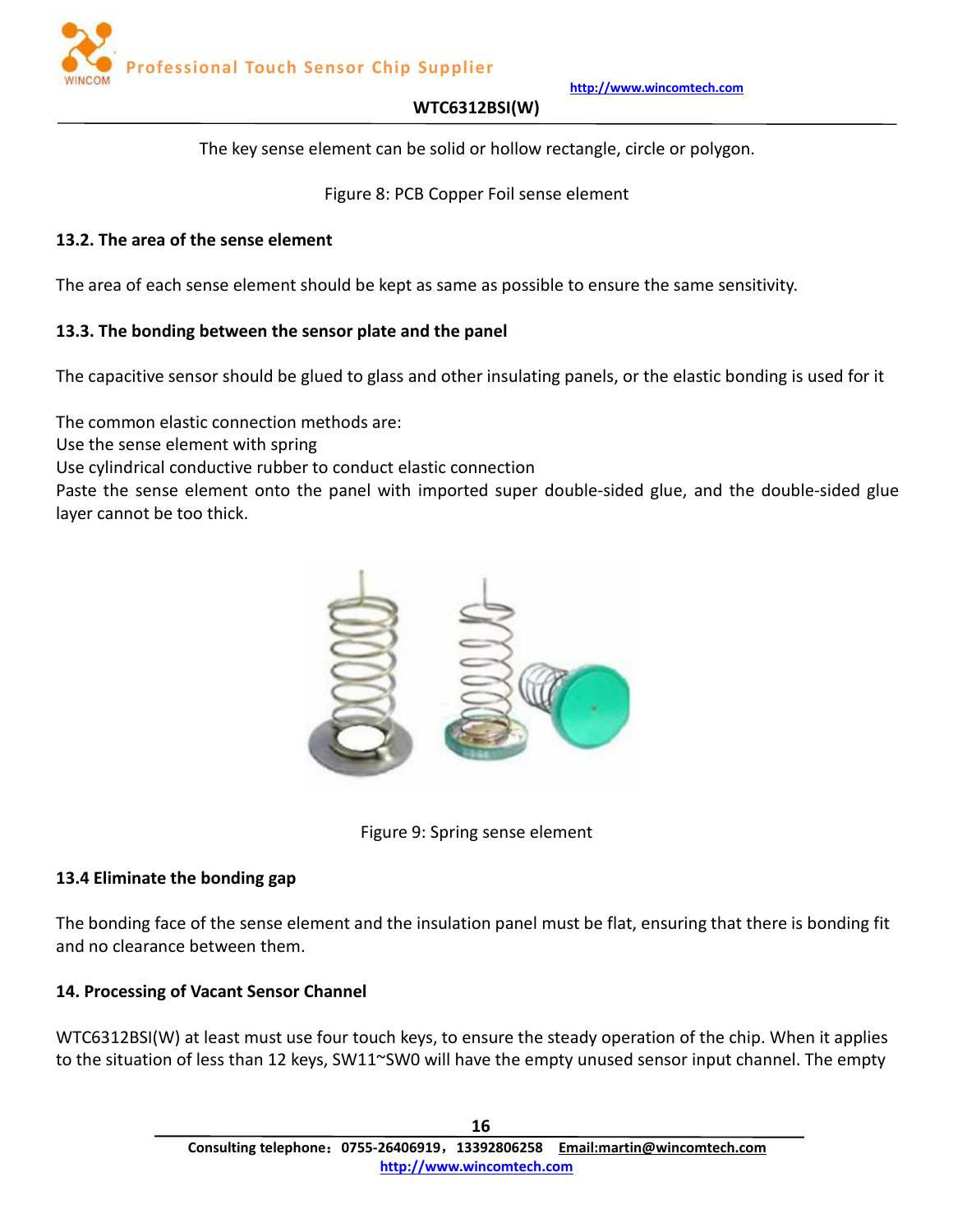

#### **WTC6312BSI(W)**

<span id="page-16-0"></span>input channel only needs a simple suspending in midair, and the empty input channel cannot be added any pull-up or pull-down resistance.

If the user must use four or less sensitive keys, please be sure to contact us for the corresponding technical support.

#### **15.Ordering information**

The WTC6312BS has two types of encapsulation of SSOP24A and SOP24. When requesting the sample and orders, please notice to distinguish it from the model:

| Product model | Package Type      |
|---------------|-------------------|
| WTC6312BSI    | SSOP24A           |
| WTC6312BSW    | SOP <sub>24</sub> |

#### **16. Package Dimension Drawing of WTC6312BSI(W)**

#### **16.1 Package Dimension Drawing of WTC6312BSI**

|               |               | Dimensions in mil  |           |
|---------------|---------------|--------------------|-----------|
| Symbol        | Min.          | Nom.               | Max.      |
| A             | 228           |                    | 244       |
| B             | 150           | 100000             | 157       |
| C             | 8             | $\frac{1}{2}$      | 12        |
| $\mathbf{C}'$ | 335           |                    | 346       |
| D             | 54            | $\frac{1}{2}$      | 60        |
| E             | $\frac{1}{2}$ | 25                 | $- - - -$ |
| F.            | 4             | <b>Homewide</b>    | 10        |
| G             | 22            | <b>Service Ave</b> | 28        |
| Η             | 7             | $\frac{1}{2}$      | 10        |
| $\alpha$      | 0°            | $\frac{1}{2}$      | $8^\circ$ |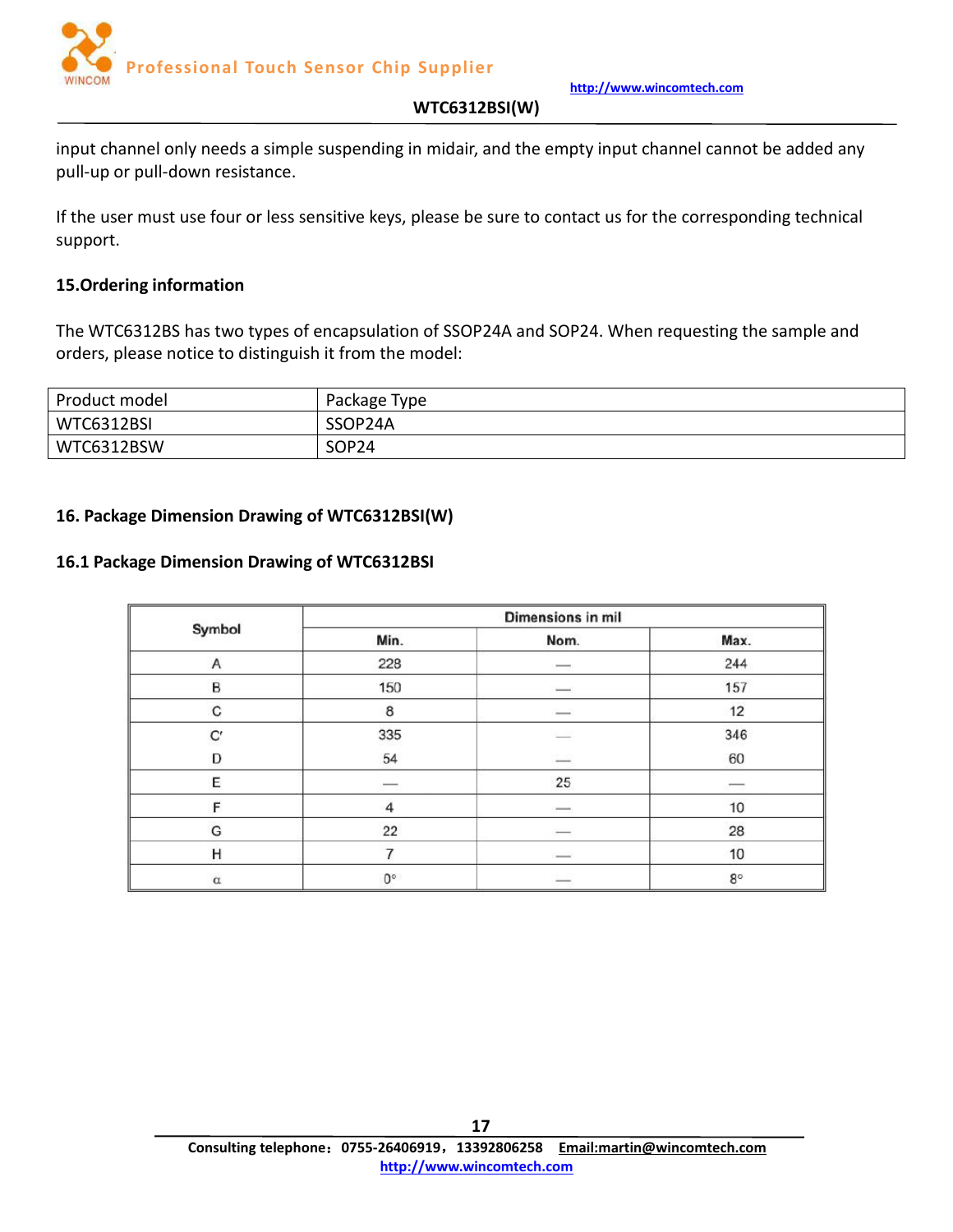<span id="page-17-0"></span>









# **16.2 Package Dimension Drawing of WTC6312BSI(W)**

| Symbol   | Min.        | Nom.                     | Max.                     |
|----------|-------------|--------------------------|--------------------------|
| Α        | 9.98        | $\frac{1}{2}$            | 10.64                    |
| B        | 6.50        |                          | 7.62                     |
| C        | 0.30        | $\overline{\phantom{a}}$ | 0.51                     |
| C'       | 15.19       | $-100 - 100$             | 15.57                    |
| D        |             | <b>Andrews</b>           | 2.64                     |
| E        | $-$         | 1.27                     | $\overline{\phantom{a}}$ |
| F        | 0.10        |                          | 0.30                     |
| G        | 0.41        | -                        | 1.27                     |
| Н        | 0.20        | s.                       | 0.33                     |
| $\alpha$ | $0^{\circ}$ | $\frac{1}{2}$            | $8^\circ$                |